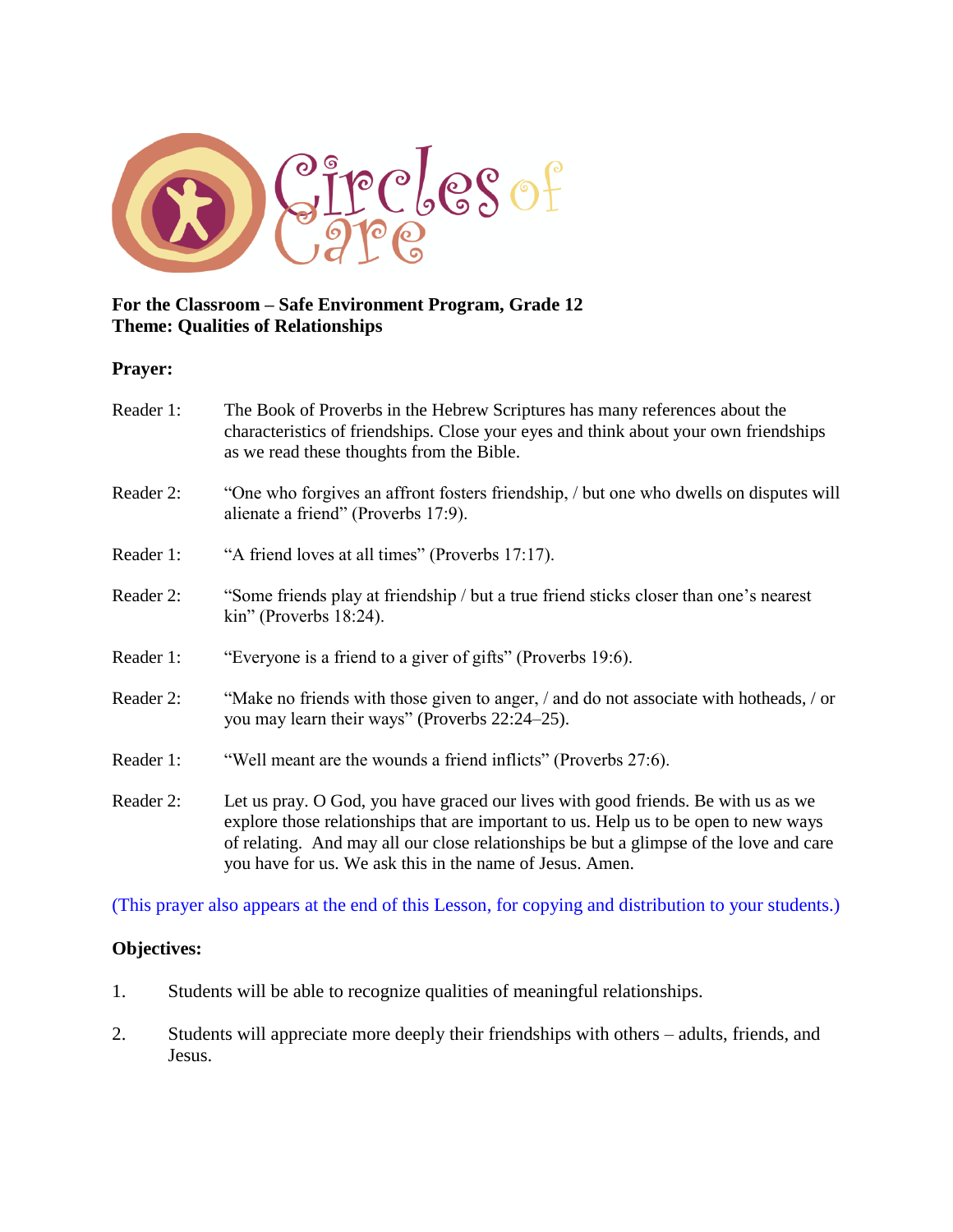- 3. Students will identify how they will incorporate the Christian values and relationship skills discussed into their personal relationships.
- 4. Students will appreciate the Christian understanding that we are created in the image and likeness of God and that all of creation is good.

#### **Items needed for this lesson:**

- Pens for each student
- Writing paper for each student
- Bible for prayer
- Copy of opening and closing prayers for each student (contained at the end of this Lesson)
- Copies of handouts (contained in the Worksheets attachment)
- Movie clips

#### **Teacher's Outline for Large Group Presentation: Qualities of Relationships**

#### **Part One:**

Introduction

1. Choose one of the following:

| <b>Option A:</b> | Pinwheel Icebreaker: Focusing on Relationships                   |
|------------------|------------------------------------------------------------------|
| <b>Option B:</b> | Demonstration Activity: The Effect of Relationships              |
| <b>Option C:</b> | Evaluating Media Images: Select video clip, TV show, ad, or song |

2. Characteristics of Healthy and Unhealthy Relationships and Skills for Healthy Relating

#### **Part Two:**

Choose one of the following:

#### **Option A**

• Relationships in Scripture

- Jesus and Friends
	- Saint Paul

#### **Option B**

Small group "stations" or "centers" or "workshops" (groups would rotate through)

- Self-esteem
- Friends
- Dating
- Parents/Family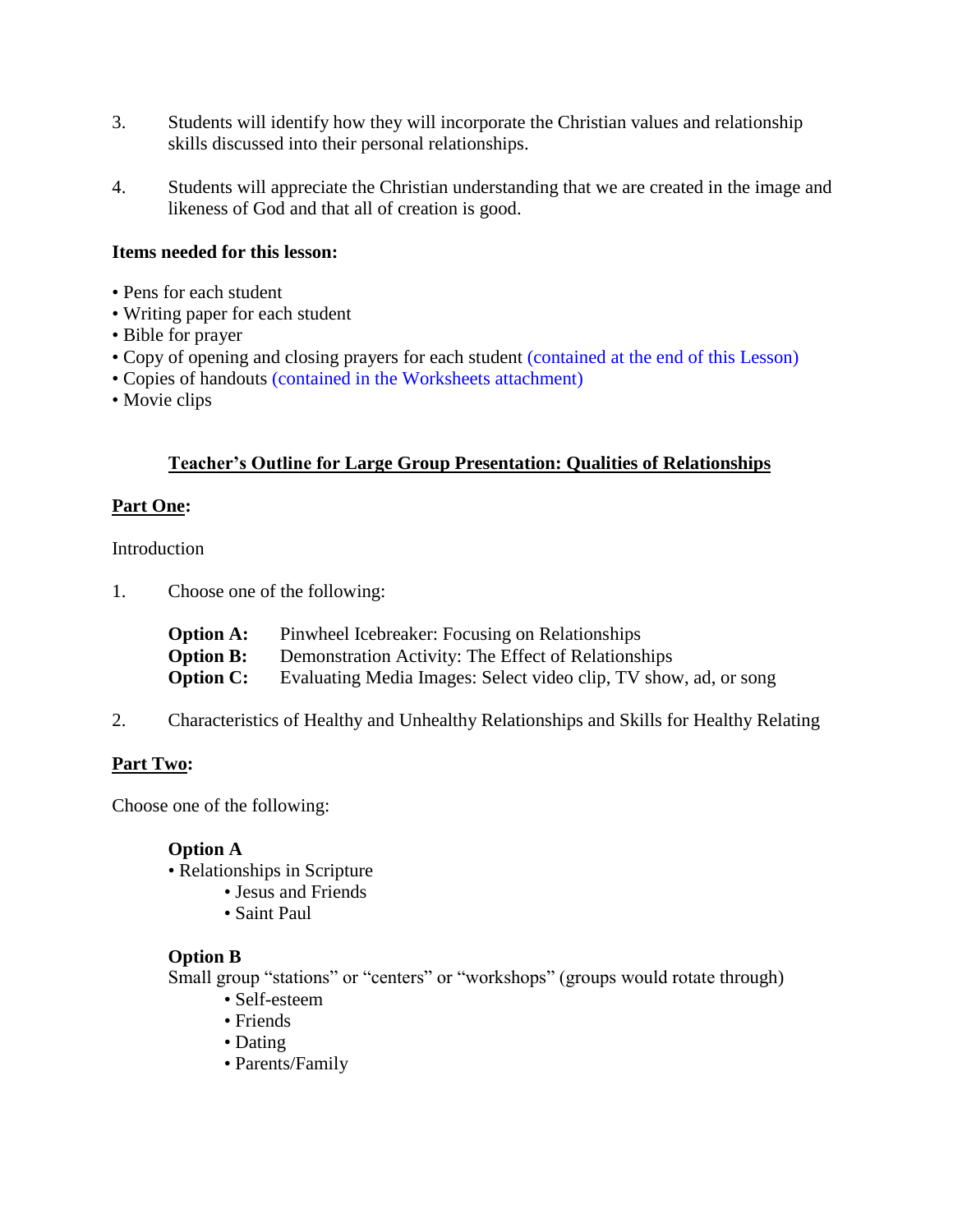#### **Option C**

- Large Group Presentation: Jesus as Human, Friend, and Reconciler
- Relationship Cycle
- Relationship Problems / Forgiveness

#### **Part Three:** Closing Prayer

#### **Teaching Points:**

Part One:

Introduction of the subject matter of the topic.

#### **1. Based on the characteristics and needs of your students, select one of the following options:**

| <b>Option A:</b> | Pinwheel Icebreaker: Focusing on Relationships                   |
|------------------|------------------------------------------------------------------|
| <b>Option B:</b> | Demonstration Activity: The Effect of Relationships              |
| <b>Option C:</b> | Evaluating Media Images: Select video clip, TV show, ad, or song |

#### **Option A: Pinwheel Icebreaker: Focusing on Relationships**

i.. Ask participants to select a partner, and include yourself in this process. If you have an odd number of teens, pair up with one of them; if you have an even number, form a trio.

ii. Direct the pairs to form two circles, with one circle inside the other and one partner in each circle. If you are part of a trio, join the partner in the outer circle, and when the game begins, move with that person as he or she is directed to move. The people in the inner circle should face their partner in the outer circle. It is easiest to do this standing, but you can use chairs if you wish.

iii. Announce that you will read some comparison statements that the participants are to discuss with their partner. After about 60 seconds of discussion, ask the people in the outer circle to move one person to the right and read another comparison statement for them to discuss with their new partner. Repeat this process, with a new statement for each round, until time is up. Use the following statements or create your own:

- In your relationship with your best friend, are you more like a pogo stick or inline skates? Why?
- In your relationship with your parents, are you more like a volcano or a babbling brook? Why?
- In your relationship with your siblings, or the relative closest to your own age, are you more like a world championship boxing match or the Olympic ice-skating finales? Why?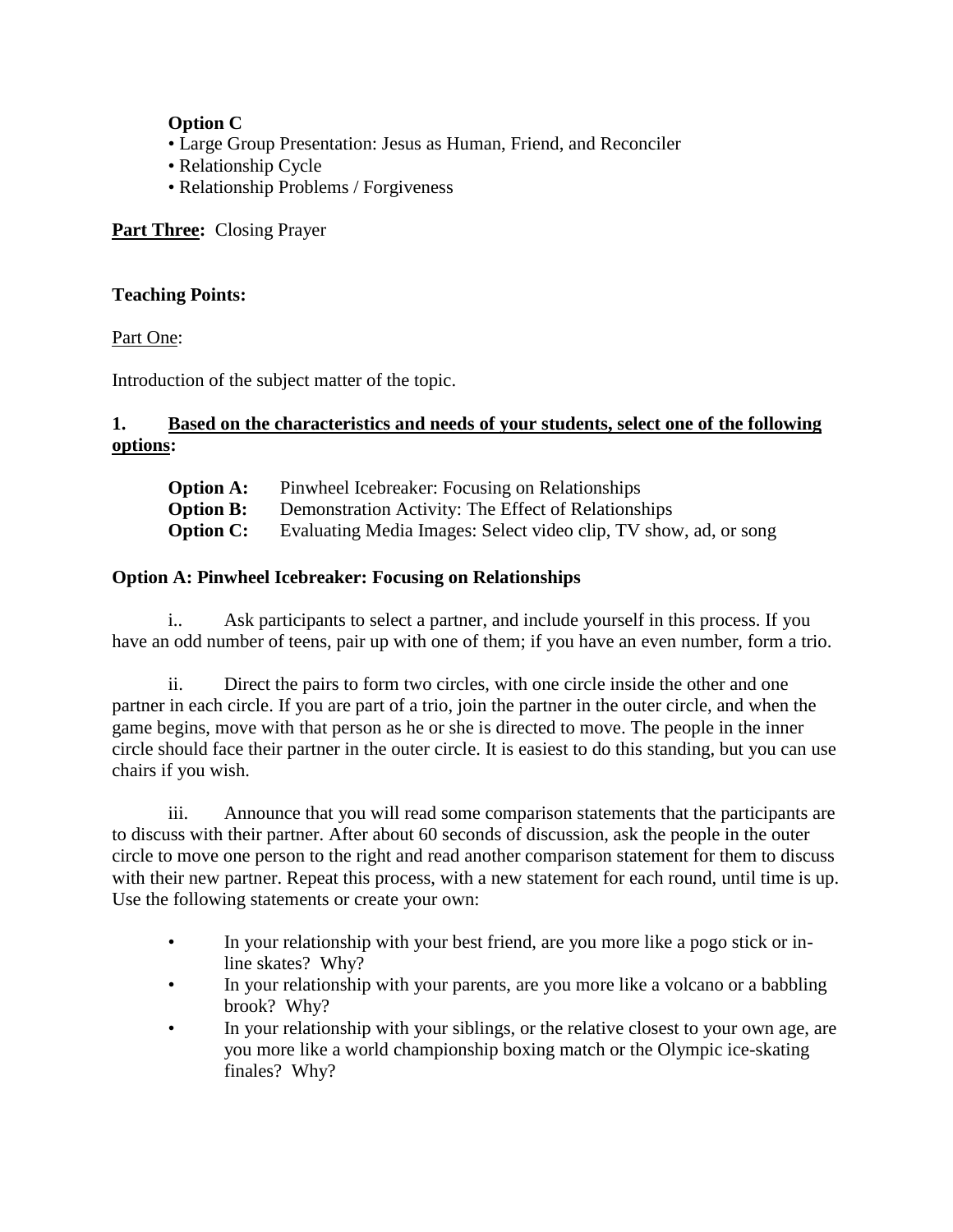- In your relationship with the teacher you like the least, are you more like a pit bull or a Dalmatian? Why?
- In your relationship to your school, in general are you more like a cheerleader or a political analyst? Why?
- In your relationship with your boss, are you more like a vulture or a hummingbird? Why?
- In your relationship with your peers, are you more like a butterfly or an ant? Why?
- In your relationship with your neighbors, are you more like a squirrel or a groundhog? Why?
- In your relationship with God, are you more like a puppet or a musician in an orchestra? Why?
- In your relationship with strangers, are you more like a rosebush or a field of daisies? Why?
- In your relationship with people you date (or would like to date), are you more like a teddy bear or a grizzly bear? Why?

iv. In your own words, explain to the teens that the analogies can help them understand how they relate to people. Did their responses indicate an open or closed pattern in their relating? a pattern? Just as this exercise explored a wide variety of relationships, the rest of the course will do the same. Invite the teens to discuss with their last partner any patterns they may have noticed in their answers.

#### **Option B: Demonstration Activity: The Effects of Relationships**

*NB*: Because this activity uses rubber bands and push pins, it is important that you evaluate the maturity of the group of teens and that you weigh that reality against the possible misuse of the rubber bands and push pins. Be sure that you prepare a relationship model prior to the lesson. It will serve as a very effective demonstration tool to introduce and summarize the lesson. Otherwise, choose Option A or Option C to introduce this lesson.

i. Before the session: Assemble a relationship connections model to use in the demonstration. (See illustration contained in Worksheets attachment) You will need the following materials:

An 18 x 18 inch piece of cardboard or a cardboard box 16-20 large paper clips 8-10 rubber bands of different sizes 8-10 push pins A large washer, at least one inch in diameter

Attach a paper clip to each end of each rubber band to the washer, using the paper clips. Then attach the other end of the rubber bands to the piece of cardboard or the cardboard box by sticking pushpins through the paper clips into the cardboard. The result should resemble a hub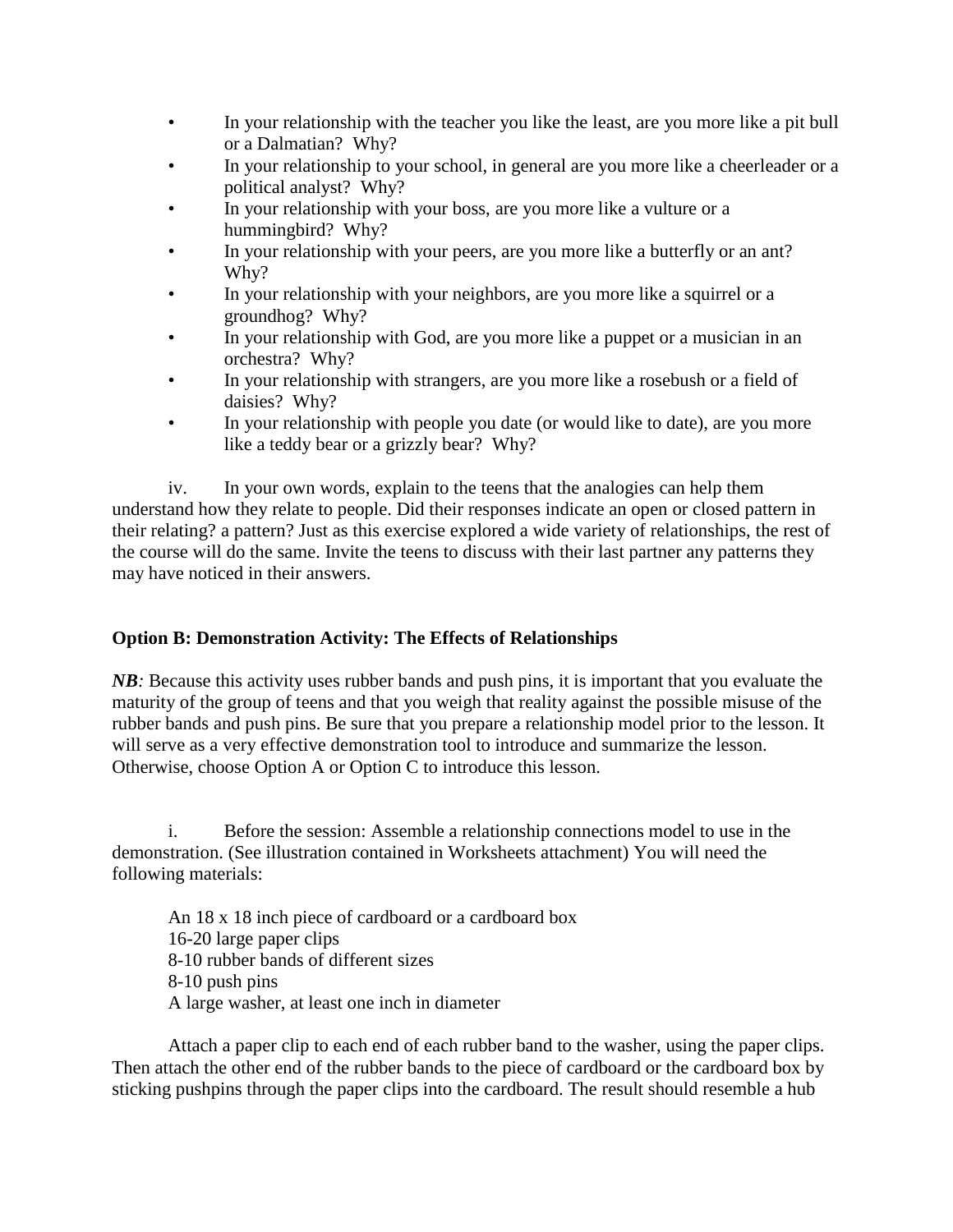with spokes. The washer should be in the center. Because each rubber band is a different size, the resulting shape will not be a perfect circle. You may find that this works most easily if you initially attach the washer to the center of the cardboard with a push pin and remove the pin once the rubber bands are secured. This will leave the washer freely suspended by the rubber bands. Also, pin a couple of rubber bands with paper clips to the cardboard that are not attached to the washer. Finally, tie two rubber bands to each other so that it would be difficult to separate them. (See illustration contained in Worksheets attachment)

- ii. If you are having the teens participate in creating a relationship model begin here:
	- Gather the group members in your meeting area and divide them into teams of three. Give each team a set of materials like you used in making your sample model. Tell them each team is to use these materials to create a model that represents the relationships that a person with healthy, wellbalanced relationships has with other people. The model should also illustrate what happens when those relationships become unbalanced or unhealthy. You can give them the following clues: the washer represents the person, the rubber bands represent the person's relationships, and all the pieces should be attached to the cardboard. Each team must be able to explain its model to the whole group. Give them 10 minutes to spread out and work.
	- After 10 minutes call the teams back and have each team explain its model to the whole group. Applaud each team's work.

iii. If you are using a demonstration model that you prepared, begin here by showing the group the model you created.

Using the model you created or the ones created by the students, make the following points about healthy and unhealthy relationships.

- The models represent that people are connected to each other through personal relationships. We know that human beings are social creatures; we cannot survive or grow in healthy ways independent of other people.
- The different rubber bands represent that we are involved in many different kinds of relationships. Some are strong and influential like relationships between best friends and family members. These relationships are represented by the strong heavy rubber bands. Other relationships are relatively weak and fragile, and the model represents these with the thinner rubber bands.

We are all part of a web of relationships. We have relationships with family members, classmates, and people at our workplaces. Such groups can exert great influence in one another's lives. What affects the life of one of our friends can also affect our relationship with him or her. (To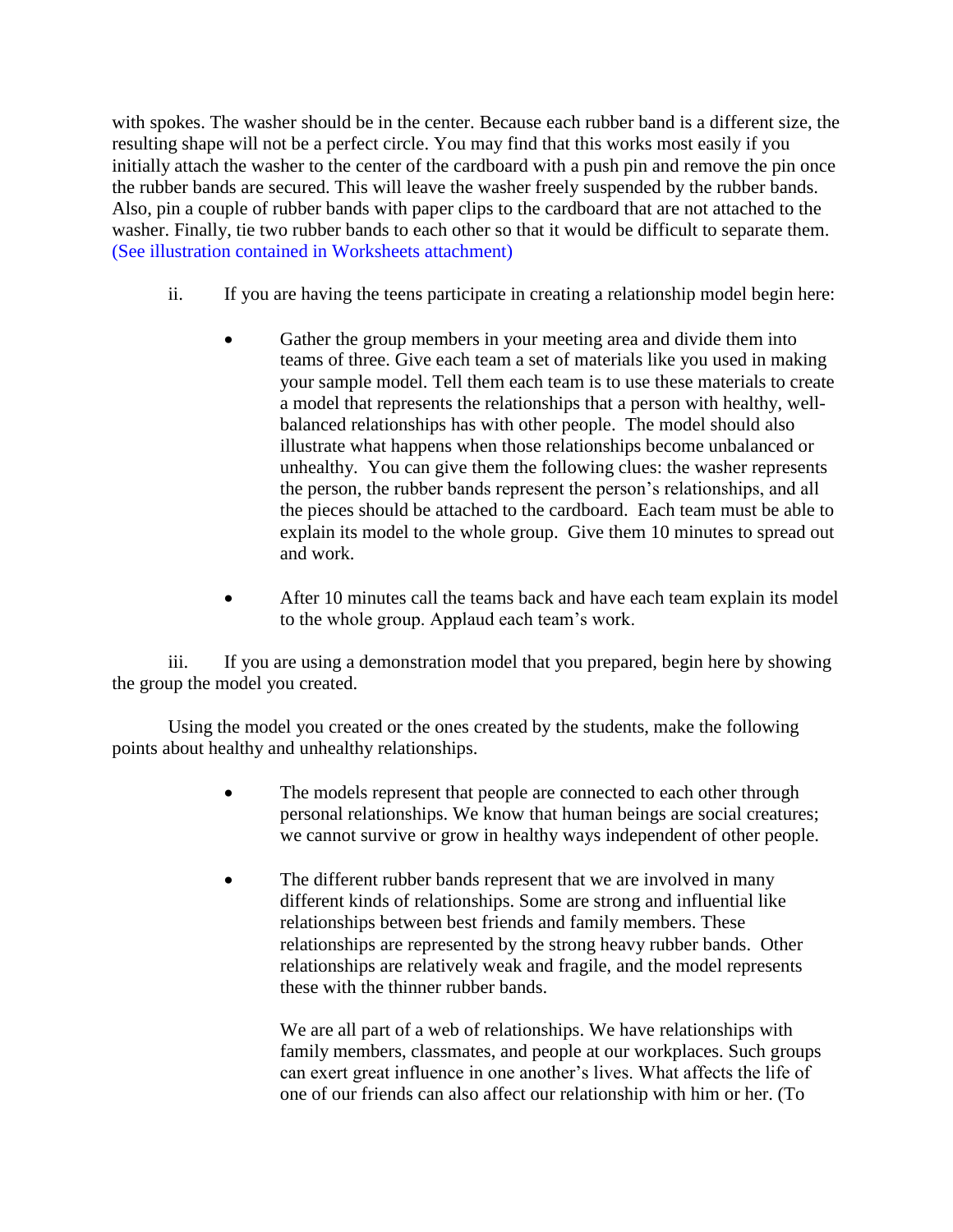demonstrate this, pull on one rubber band in your model and ask all the groups to notice how all the others are affected. This movement is even more dramatic if you pull on one of the thicker rubber bands.)

- When people are excited or joyful, the people connected to them also feel that excitement or joy. On the other hand, if people are in an argument with their friends, the argument can put a strain on every other relationship they have. If one of their relationships becomes stronger, or if one of their weak connections grows into a strong connection, it can strengthen the entire network of relationships.
- If one of our relationships becomes overpowering and dominates our life, it can waken all the other relationships. (Demonstrate by pulling on a rubber band in your model, snapping it several times.) Notice what happens to all the other relationships – they become strained. When one person in a relationship pulls the other in a direction that is unhealthy and manipulates or controls the relationship, the whole web of relationships is affected. For example, is a friend has an eating disorder and has sworn you to secrecy, you may be afraid to inform others of the problem because you are afraid the person won't be your friend anymore. Sometimes people fear abandonment and so stay connected to others even when they know doing so is an unhealthy situation.
- This kind of relationship is called codependency. Each person is dependent on the other in some way, and the relationship supports the unhealthy manipulation and control that one person has over another. In a codependent relationship, the person who allowed the other to dominate sometimes makes the codependency worse by allowing everything to look okay from the outside. These are very unhealthy relationships.
- In the worst situations, one person controls another with violence or physical control. This kind of relationship has a victim and an abuser. Often the interconnectedness in an abusive relationship is so tight the only way that the abuse can be stopped is for the relationship to break or be severed. (Demonstrate by pulling one rubber band very tight. Then cut that rubber band with a scissors.) Consider what has happened to the abusive relationship and the other relationships.

The person in the center was able to regain some balance in his or her other relationships. People can never fully understand themselves as persons or assume some control of their life without understanding how their important relationships influence them.

#### **Option C: Relationships and the Media -- Evaluating the Images**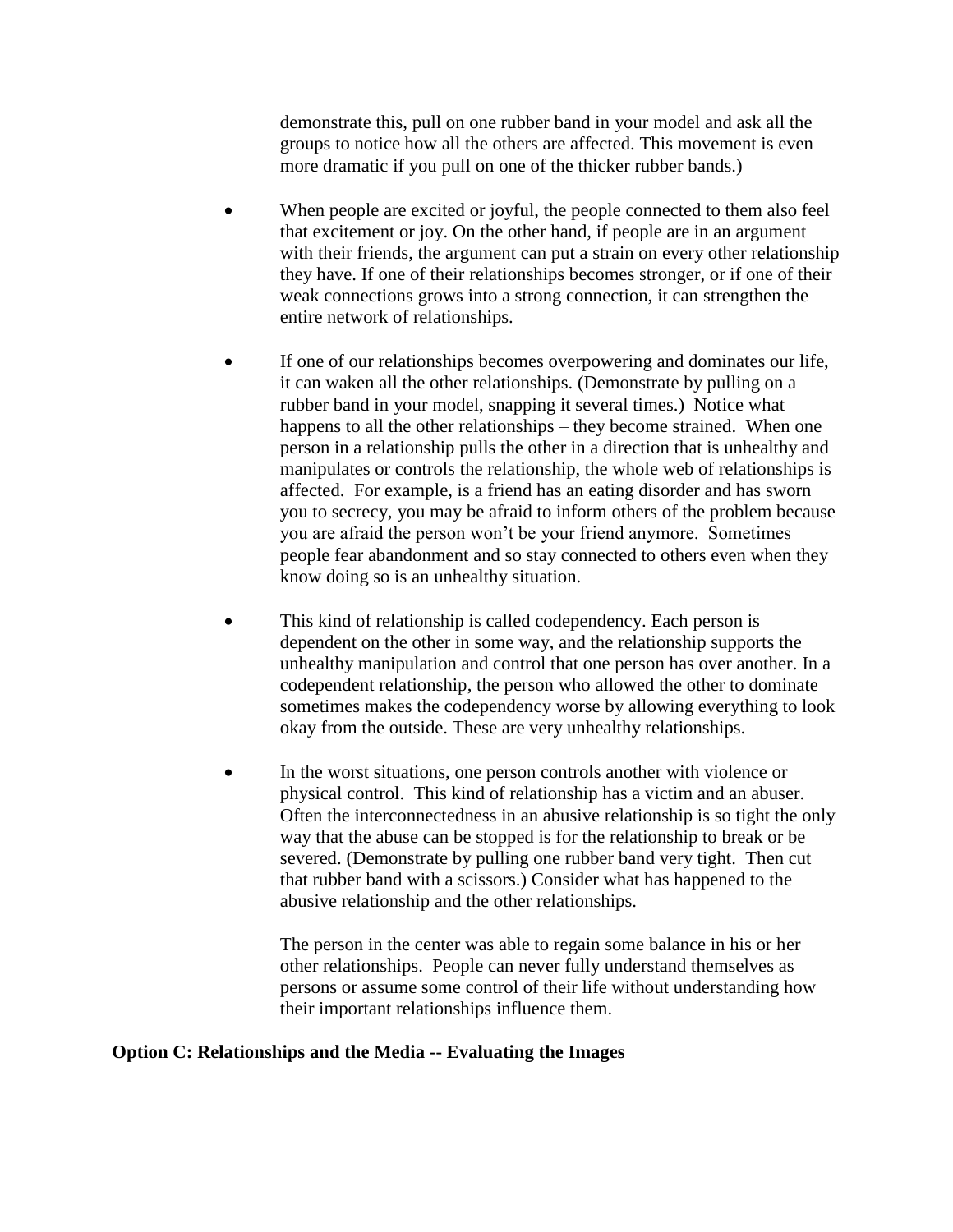Before the session: Select a movie clip, currently popular song, magazine, newspaper, or TV advertisement that presents or portrays an image or images of relationships. Review the media you have selected in relation to the questions on the prepared handout, "Relationships and the Media: Evaluating the Images," contained in the Worksheets attachment.

#### **2. Characteristics of Healthy and Unhealthy Relationships**

Distribute copies of the handout, **"Characteristics of Healthy & Unhealthy Relationships"** (contained in the Worksheets attachment). Ask the students to read through the lists and look for any characteristic they think is on the wrong list. There are not any, but some could feel that there are. Respond to any students who feel that a characteristic is on the wrong list by explaining why the characteristic is listed where it is.

Lead the group into a quiet time for reflection, and journaling if this is a practice you use with your group. Give each student a copy of **"Skills for Healthy Relating"** (contained in the Worksheets attachment) and allow about 15 minutes for them to read through the statements and write how they will incorporate one or two skills into their life.

#### Part Two:

Choose one of the following options and determine the scope of the activity based on the group of participants and the time frame of the session.

#### **Option A: Relationships in Scripture**

#### Jesus and Friends

This portion of the presentation requires some advance preparation by teens and/or adult facilitators. Each facilitator presents the characteristics of the meaningful relationship presented in the Scripture passage. An alternate way to present the characteristics of relationships from Scripture would be to divide the large group into smaller groups and assign a prepared facilitator to each group. Plan to use as few or as many of the following to meet the needs of your teens and your schedule:

| Peter:         | Matthew 4:18-22, 21-28;          |
|----------------|----------------------------------|
|                | Mark 14:32-41, 66-72;            |
|                | John 1:35-42; 21:15-19; 13:3-20  |
| Nicodemus:     | John 3:1-21; 7:45-52; 19:38-42   |
| Zaccheus:      | Luke 19:1-9                      |
| Thomas:        | John 11:16; 14:1-14; 20:24-29    |
|                | The Samaritan Woman: John 4:1-42 |
| Matthew:       | Luke 5:27-32                     |
| Lazarus:       | John 11:1-44; 12:1-2             |
| The Blind Man: | Luke 18:35-43                    |

Introduce this portion of the presentation by saying in these or your own words: The real meaning of relationships or friendship for us as Christians can be found in how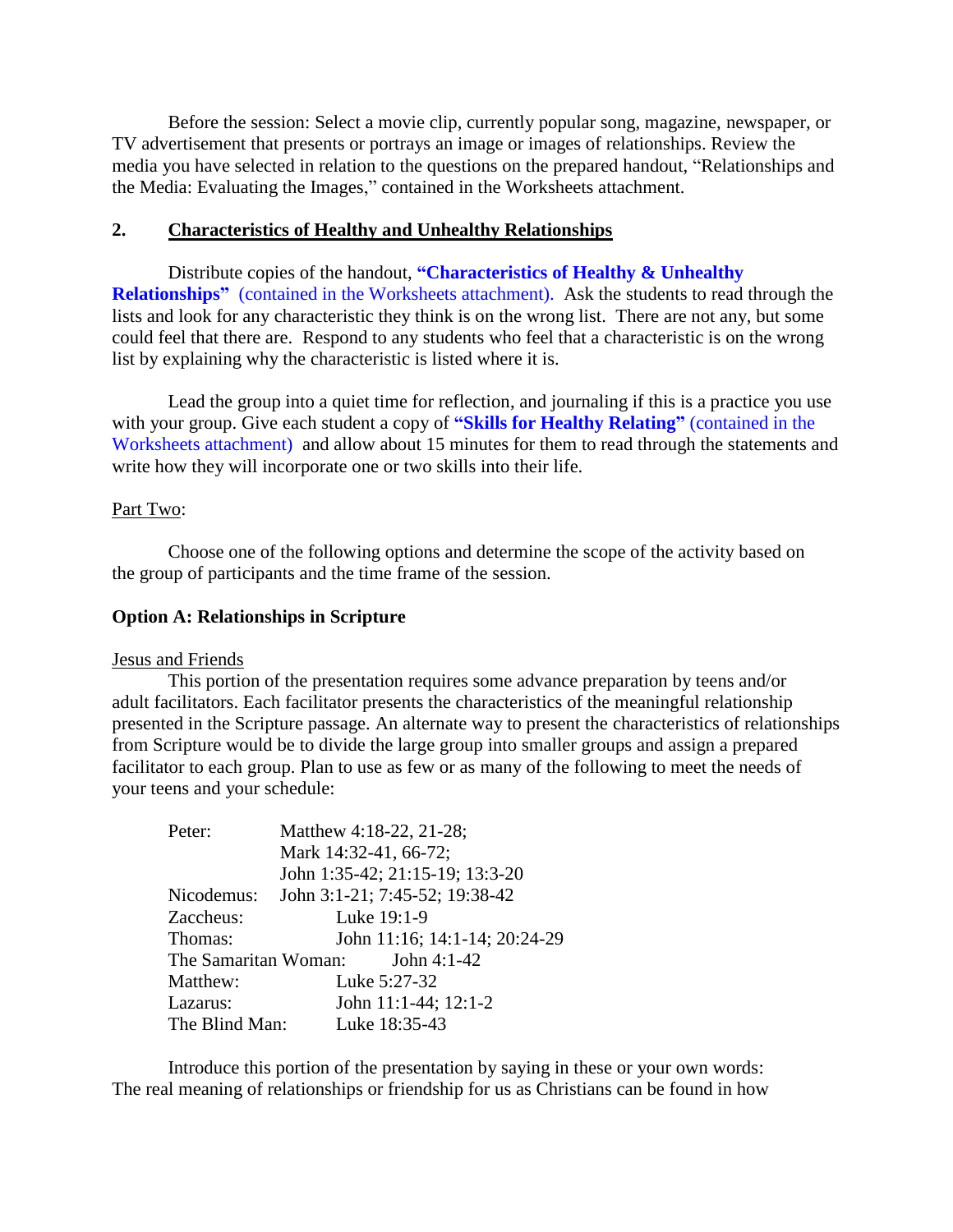Jesus related to people and the way he interacted with them. Let's take a look at a few of the people Jesus met during his life and ministry.

If you choose to present the Scripture passages to the large group by a prepared facilitator:

Explain that during this part of the session, qualities of meaningful relationships will be presented from a variety of Scripture passages. Have a flip chart or prepared poster boards ready to record the characteristics highlighted. See the bulleted points below for specific focus areas.

If you choose to do the Scripture passages in small groups:

Explain that during the next 10 minutes each facilitator or small group will read the Scripture passage assigned to them and prepare a presentation on the characteristics of the meaningful relationships in the Scripture passage. They might use a flip chart, power point, very short skit (2 minutes), or some other creative presentation that highlights:

- What the Scripture story is about
- What qualities of meaningful relationships are present in the story
- What the Gospel character learned through his/her relationship with Jesus

After 10 minutes have gone by, invite the facilitators or group representative to make their presentation to the large group. Keep the presentations short and focused on the points you have outlined above.

Summarize what we can learn from Jesus in these or your own words: We have noticed that Jesus loved each person he met. In fact, he loved them to the point of giving up his life for their sake. This example of Jesus shows us how we are called give of ourselves in our personal relationships: to treat others with respect and equality, to communicate honestly in all our dealings, and to work for justice and peace for all.

#### Saint Paul

Follow the format used above with the Scripture passages about Jesus and Friends or use an alternate format for variety of presentation; i.e., presentation by prepared teen or adult facilitator or by small groups. Have a flip chart ready to record the meaningful qualities from Saint Paul.

Introduce this portion on Saint Paul in these or your own words: Throughout his letters to the early Christians, Saint Paul gives us a portrait of meaningful relationships. He writes to the earliest Christian churches instructing them on how to live together in peace and harmony. Let's look at some of his recommendations and consider how they might apply to us today.

- Ephesians 4: 1-2, 23-32
- Romans 12:3, 9-12
- Philippians 2:3-4
- Galatians 5: 22-26; 6:2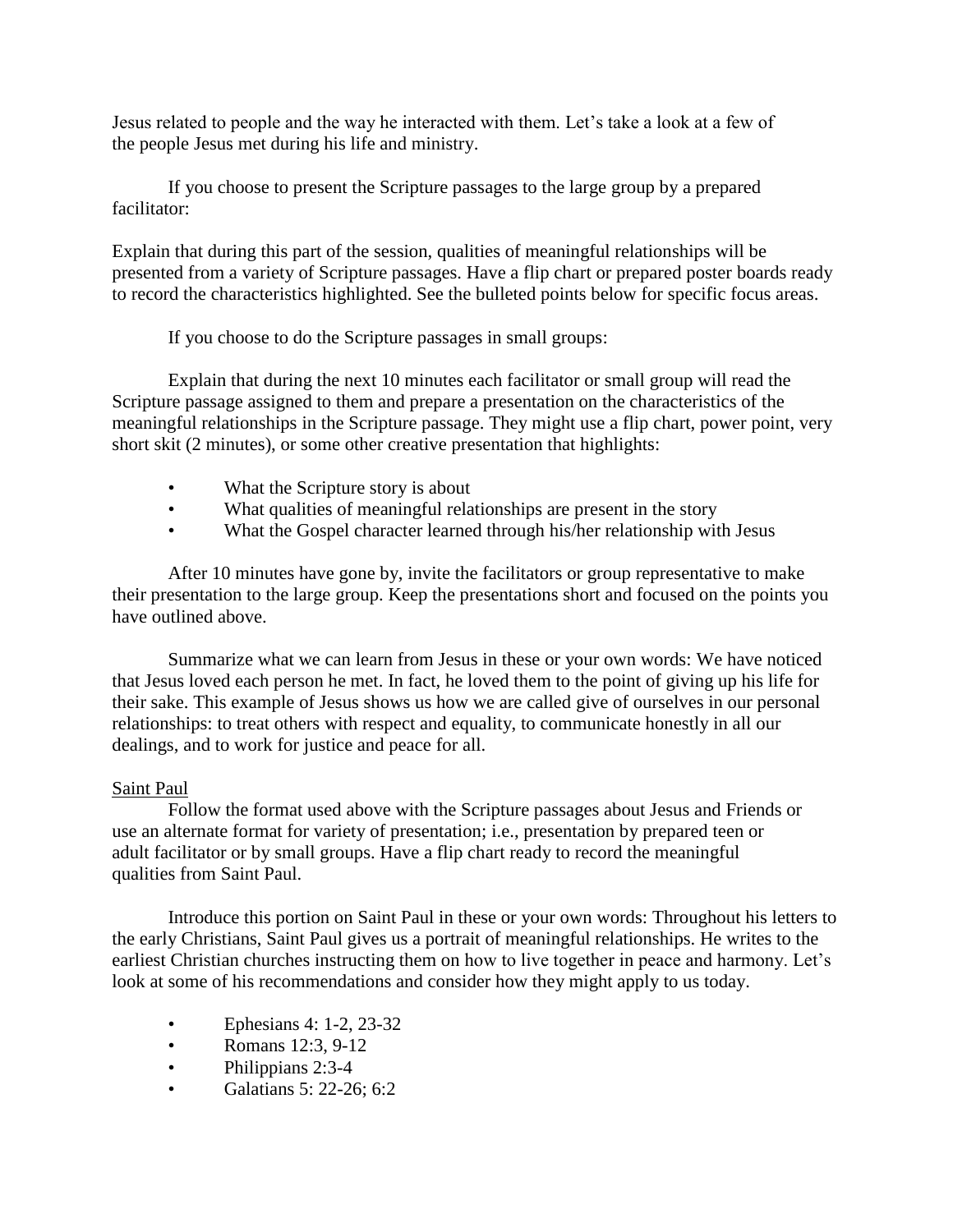• Colossians 3: 12-15

Have a brief discussion on how the qualities highlighted in these passages apply to their daily lives.

Summarize what we can learn from Saint Paul in these or your own words: Looking at the qualities that Saint Paul urges the early Christian churches to practice: compassion, kindness, humility, gentleness, patience, tolerance, forgiveness, love, we can see that these qualities lie at the heart of all Christian relationships. They are the hallmark qualities and what marks us as disciples of Jesus Christ.

(Conclude the lesson with Part Three, Closing Prayer)

#### **Option B: Learning Stations**

Set up four areas as Learning Stations for these topics: Self-Esteem, Friends, Dating, and Parents/Family. If the group is small, plan to move from station to station as a whole. If the group is large, divide the group into four small groups. If the group needs significant time for these topics, plan to address just one or two and leave the others for another time.

1. Self-Esteem Learning Station

This station provides exercises on giftedness, barriers to self-esteem, and self-love (these three exercises, entitled **"Giftedness," "Barriers to Self-Esteem,"** and **"Self-Love,"** are contained in the Worksheets attachment). The exercises are reflective in nature and allow for individual and original expression. Each exercise can be followed by sharing and discussion with the guidance of a prepared adult facilitator. Again, if the group's needs require more time, choose one or two rather than all of the topics.

2. Friends Learning Station

Scripture is the basis for this station. The passages are the same as those listed in Part Two -- Option A, and focus on the characteristics of Jesus' friendships and on Saint Paul's qualities of relationships. The other two exercises*,* **"Qualities of Meaningful Relationships**" (contained in the Worksheets attachment), and **"Charting Personal Relationships"** (this is an exercise and has no corresponding handout), involve activity and discussion.

Instructions for Charting Personal Relationships

i. Give each young person a 4 foot long strip of adding machine tape and a pen or a pencil. Direct them to unroll the tape and draw a line approximately 20 inches long down the left side of the tape, beginning about 5 inches from the top. Then have them write "Grades K-5" at the top of the line, "Grades 7-9" about one third down the line, and "grades 10-present" about two thirds down the line. (Adjust according to the grade level of your group.) Have them draw a horizontal line across the tape a few inches below the end of the timeline.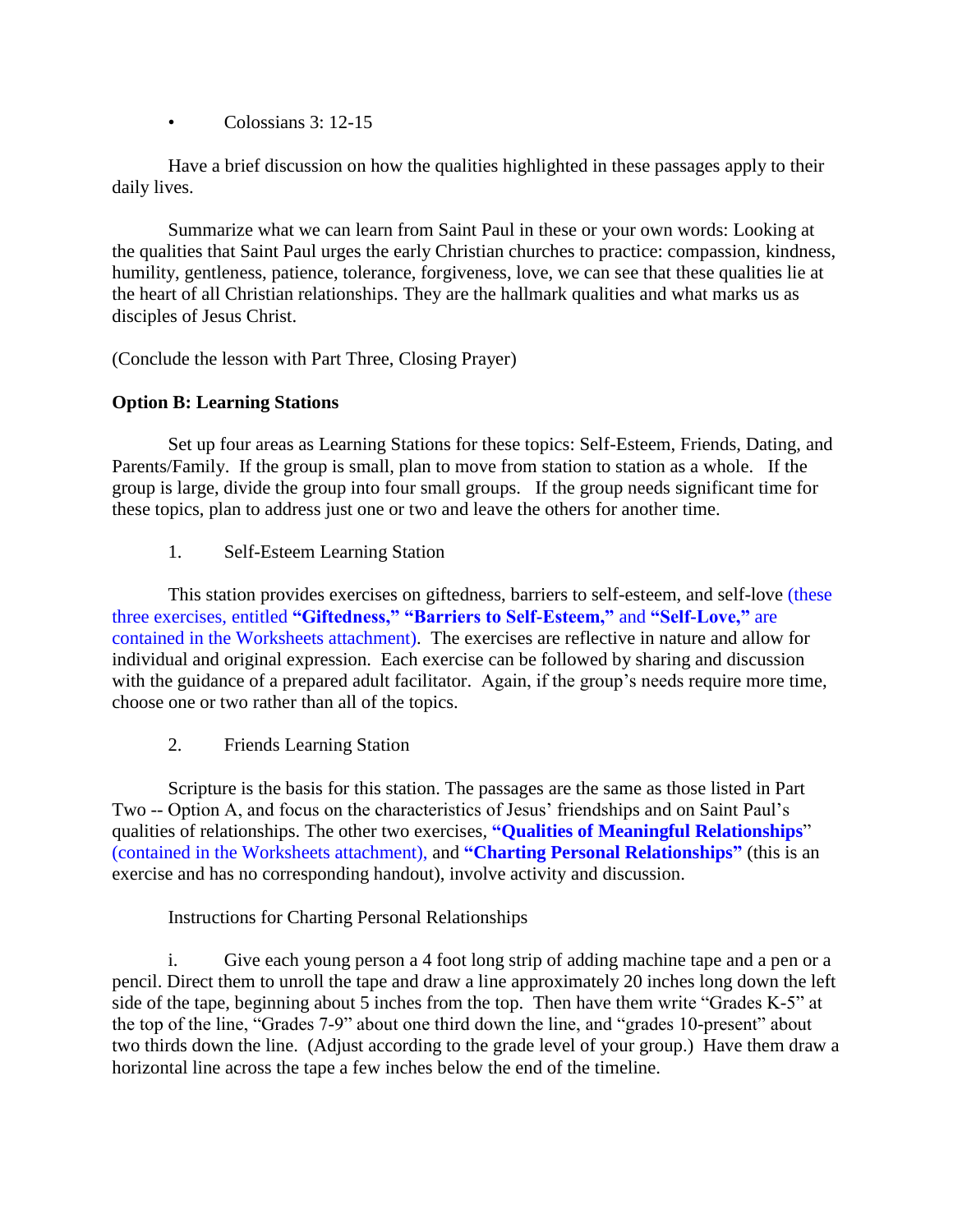ii. Instruct them to create a personal relationship history according to the following directions. As you give the directions, it will be helpful to refer to a sample timeline that you have prepared before the lesson.

- First, write your name and the heading "Relationship Timeline" across the top of your tape. Below this title write the words "friends," "family," and "other significant people." These terms will serve as a reminder of the timeline categories.
- Second, in the blank spaces for each of the three age periods, write the names of your friends, family and other people who were significant in your life at that time.

For example, in the section labeled "Grades K-5" you might name your grade school friends, parents, siblings, grandparents, teachers, etc. Leave some space after each name.

• Third, beside the name of each friend write some things you did with that person, how the relationship began, what you two talked about, and how or why the relationships ended, if it has.

iii. Now that they have created the outline for their timeline, give them directions for filling in some of the relationship details. Distribute colored pencils or pens and give the following instructions:

- Put a small x by any relationship in which you experienced disappointment, hurt, conflict, or betrayal.
- Put a small star by the relationships in which you experienced joy.
- Put a checkmark by the relationships that have changed significantly. Write a few words about how they have changed.
- Circle any relationship in which you were your best self. Jot down a few thoughts about why you think this is true.
- Underline any relationship that challenged you to move beyond who you thought you could be. Indicate how you were challenged by that person.

As you read each instruction, allow time for the group to think and write. When all have finished, invite participants to share one or two things from their timeline, as time permits.

Summarize the points made, in these or your own words: The information recorded on the chart gives a quick glimpse of your relationship history. It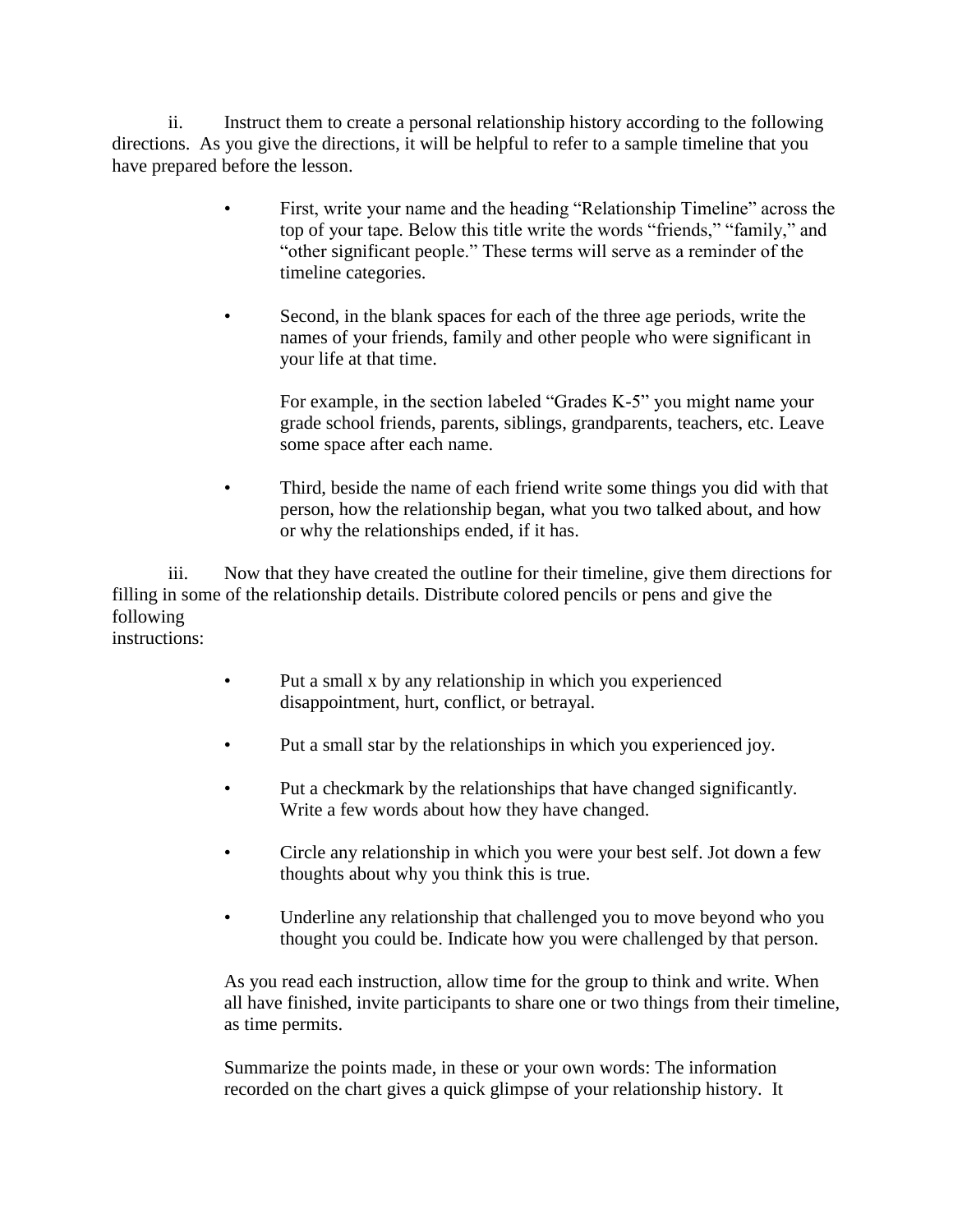indicates beginnings and endings as well as good and difficult relationships. It is likely that any relationship will have hurt and disappointment and by learning how to handle these feelings, we can avoid becoming bitter or resentful. Our healthiest relationships call us to be our best selves. Those that challenge us, though uncomfortable at times, help us learn about ourselves and make positive changes. All relationships are opportunities for growth and can help us acquire skills for future healthy relationships.

#### 3. Dating Learning Station

A type of "Dating Game" is part of this station. There are two handouts, contained in the Worksheets attachment, which give some questions for young men and young women to ask each other. Consider setting up the station to accommodate the bachelors and bachelorettes. There is also a handout on **"Male-Female Relationships,"** contained in the Worksheets attachment, for personal response.

- 4. Parents/Family Learning Station
- **"Animal Friends,"** found at the end of this Lesson, is one of the resources at this station. Distribute one or more descriptions from this handout to each participant. Use them all. Have each person read the description aloud without revealing the animal and have the group guess which animal is being described. As each one is revealed, write the animal name on newsprint or on the board.
- Tell the group that we can think of these animal characteristics as describing ways human beings relate. Once the animals are revealed, ask the group to write the names of their family members on a blank piece of paper and to write beside each name the animal(s) that most closely resembles that person's style of relating. They can use the animals already named or they may think of new ones. Tell them their information will remain private.
- Have them write their own names and an animal(s) that resembles their style of relating. Do they see any similarities with their parents or other family members? Ask if anyone wants to share anything they have learned from this exercise.
- Finish this step by making some points:
	- ◊ Family members know one another better than anyone else. They see each other at their best and their worst. It is easy to take family for granted or to take things out on them even though they may not be the cause of our frustrations.
	- ◊ People often exhibit the same styles of relating as one or both parents or other family members. This happens even if there are characteristics that we don't want to have. But, we live what we learn so we have to make conscious choices to change if that's we believe we must do.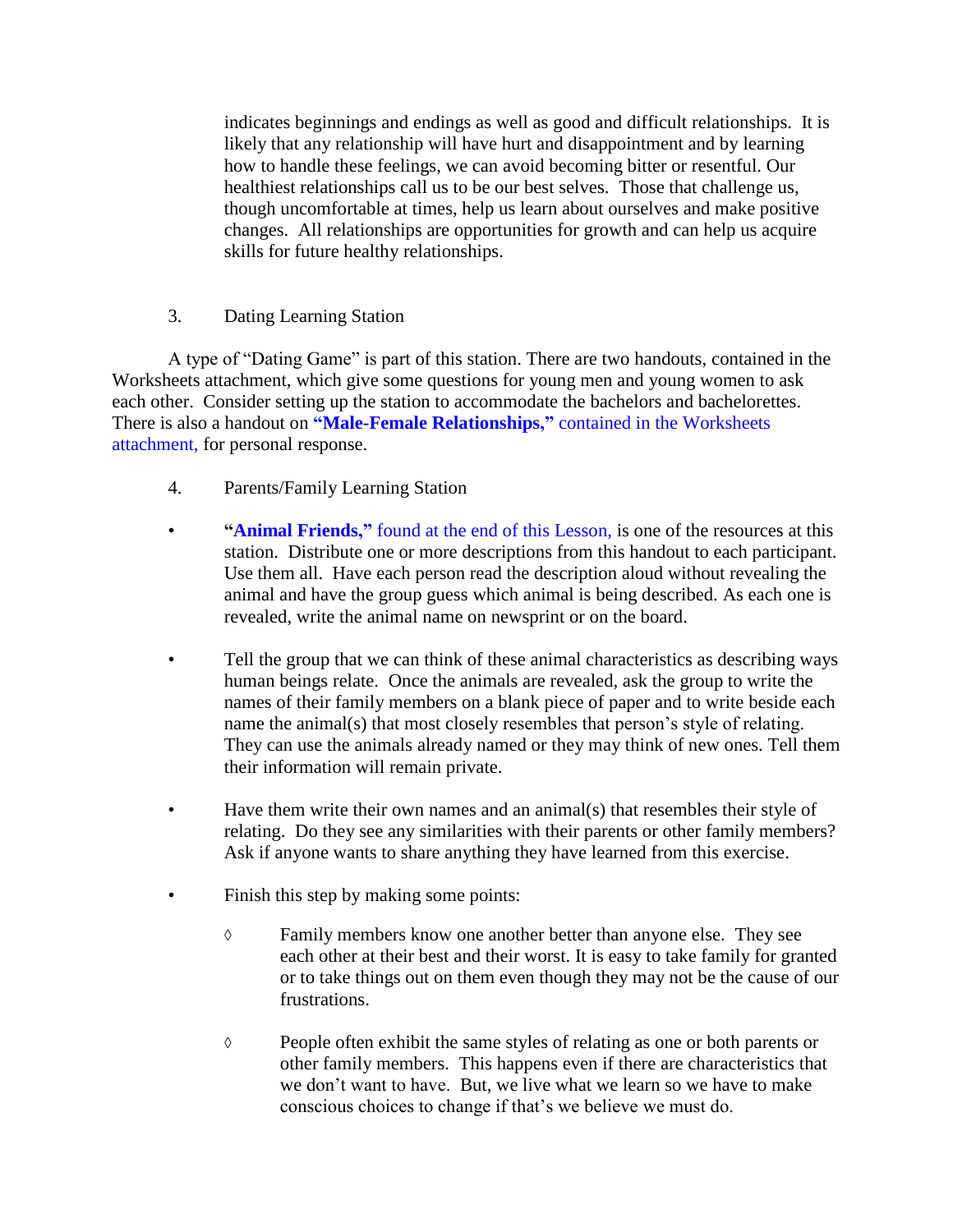- ◊ The joys and difficulties we experience in family settings will most likely occur in other relationships. Often we think that when we leave home, everything will be different—no more arguing, conflicts, etc. This isn't true. We will relate, whether positively or negatively, the same with close friends as we did with family members.
- ◊ We do not choose their family of origin, but we can choose to change how we have learned to relate. It may be difficult, but not impossible, to learn to relate in new ways. Good, positive relationships enrich our lives, and though they require hard work, they are certainly worth the effort.
- The other three resources for this station are **"Improving your Relationship with Parents," "Parent-Teen Relationships,"** and **"Ten Ways to Build Better Relationships with Parents,"** all of which are contained in the Worksheets attachment.

(Conclude the lesson with Part Three, Closing Prayer)

#### **Option C: Relationships / Forgiveness / Reconciliation**

1. A lesson on relationships needs to include a consideration of not only the characteristics of meaningful relationships but also the reality that every relationship requires ongoing effort. We are good yet limited people and our limitations are as much a part of who we are as our strengths are. In this section we will address the cycle of relationships, forgiveness and reconciliation.

2. Using the list of **"Qualities of Meaningful Relationships**,**"** contained in the Worksheets attachment, involve the students in a reflective sharing or journal session on which of these qualities are part of their relationship with Jesus and which are weak in their relationship with him. Invite them to add qualities that are not part of the list but are significant to their relationship at this time.

Ask for some feedback in the large group. Listen for and list the qualities that are particularly important to this group of teens. When the list includes enough qualities for you to work with, lead the group into a consideration of how their relationship with Jesus began and how it has grown throughout their life. Remind them that each of us is invited by God to develop and live in relationship with him. We are invited to be friends of Jesus and to live as God's children. One way for each of us to strengthen our relationship with God and with others is to celebrate the Sacrament of Penance.

Share a Scripture passage that would highlight an important dimension of who Jesus is and/or what friendship with him involves. For example:

- John 15:10-17 ("Love one another... I call you friends...")
- Mark 8:27-29, 31 ("Who do you say that  $\text{I am?}$ "...)
- Mark 10:35-45 ("Grant that we may sit one at your right...")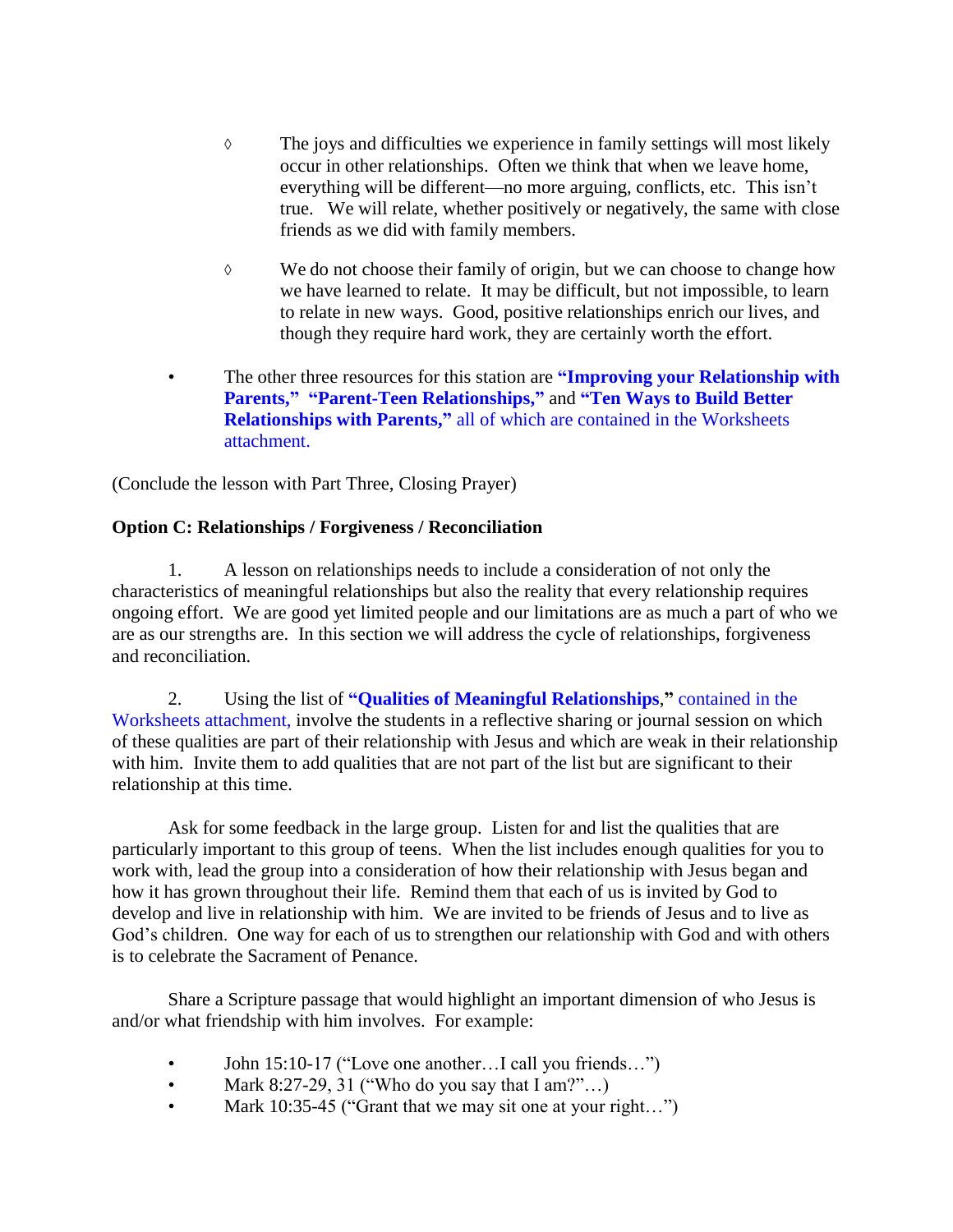Matthew 7:7-8 ("Ask and it will be given to you..."

3. After a brief discussion on the passage, introduce **"The Relationship Cycle,"** contained in the Worksheets attachment. It may be best to have a large version on newsprint as well as handouts for the students. You will need to be willing to share a relationship that you are part of to go through the cycle. Keep your sharing to pertinent information so that it is not too personal. Use the same relationship throughout your presentation of the cycle. Invite the students to identify a past and current relationship that they can reflect on as you move through the cycle with them. It does not have to be a boy-girl relationship.

4. Address the need for forgiveness and reconciliation within relationships. The students' experience of the cycle of relationships will highlight this in varying degrees. Look over the four handouts related to problems in relationships entitled**, "Relationship Challenges," "Step By Step," "Got Problems?"** and **"Tips for the Troubled,"** contained in Worksheets attachment. Select one or more appropriate for the group. If you choose a handout that asks the students to respond to questions, invite them to do so and specify a time for them to complete it. If you choose the handout "Tips for the Troubled," ask the students to read them quietly. Once they are finished reading, invite comments or highlight a few of the items from the list and engage in a brief dialogue.

Part Three: Closing Prayer

Use this or choose from some of the options listed at the end of this Lesson.

#### **Prayer for Lighting Two Candles**

Our God is a faithful God, loving us no matter what and always with us.

As the source of all life God guides us and walks with us.

Aware of God's loving, faithful presence, we light a candle to the past.

*(Pause for the lighting of the candle.)*

We pray in gratitude for all our family members and friends

who have gone before us, held fast to their faith, and walked with us

in relationship. May their example guide us, especially in times of trouble and hardship.

And we light a second candle to the future. *(Pause for the lighting of the candle.)*

We pray in hope that the love and care we have known from others will be strengthened within us and help us to be and live as true friends of Jesus.

May the active, loving presence of God be clearly visible in all that we do and be a strong foundation for God's Kingdom.

And between the past and the future is the now,

the present moment where God lives within and among us in relationship.

Let us open our minds, our ears and our hearts

to the timeless, active, living Word of God.

(This prayer appears at the end of this Lesson, for copying and distribution to your students.)

**Reading** John 15: 10-17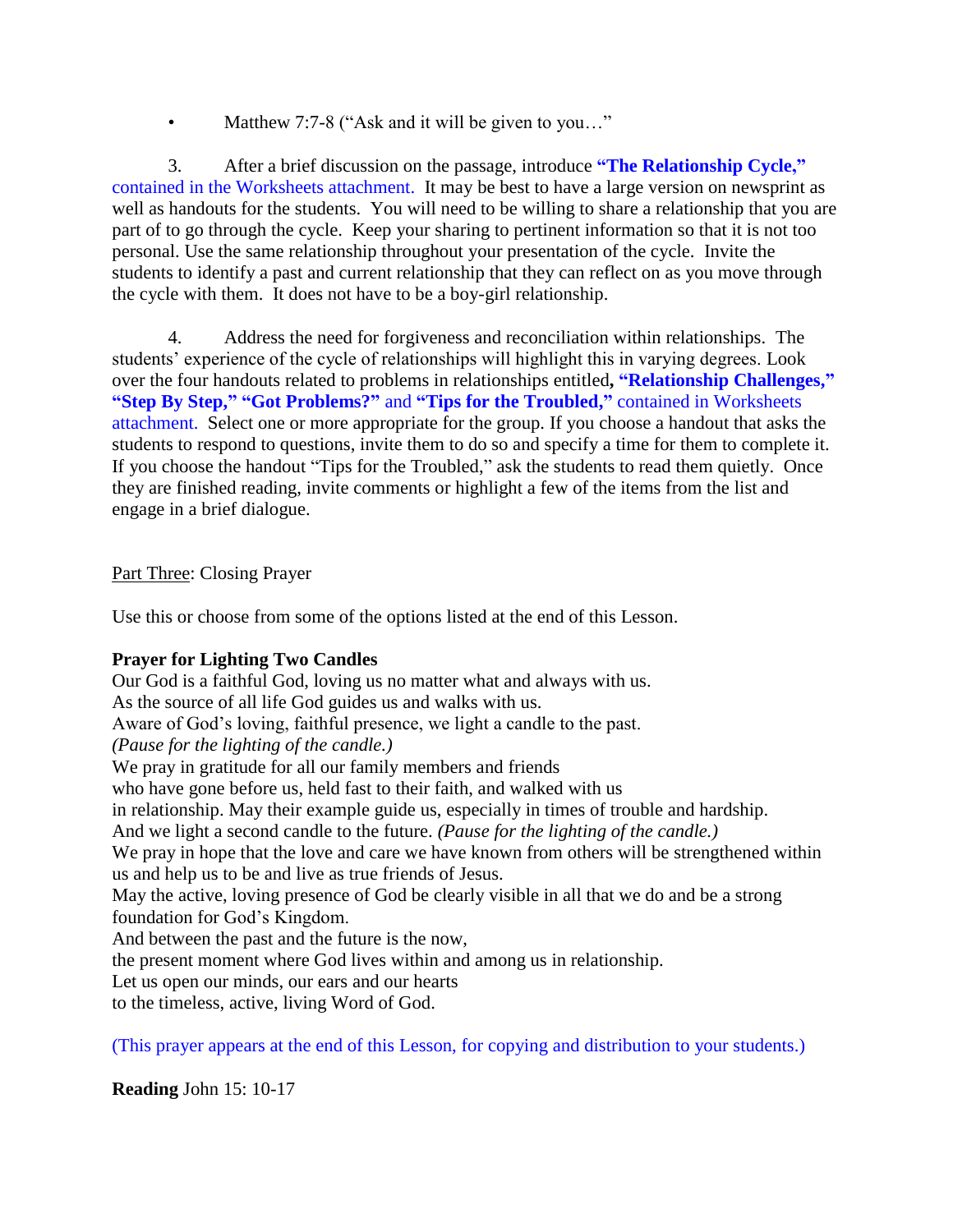#### **Reflection**

Invite the group into a few minutes of quiet reflection on what it means to them when they hear Jesus say that he calls them "friend".

Depending on the group and its size:

- Invite the teens to share their reflection with one other person in the group
- Have the teens write a word or phrase that sums up their reflection on a small piece of paper. Collect the papers in a basket and place them on the table with the two candles.
- Have the teens write a word or phrase that sums up their reflection on a small piece of paper. Collect the papers in a basket and have two teens read some or all of the words/ phrases as a litany of thanks for Jesus' choosing and calling them him his friends.

#### **Community Response**

Invite the group as friends of Jesus to pray in the words that he taught us, "Our Father…" Invite the teens to share a Sign of Peace.

**Closing Song** See Prayer Resources at the end of this Lesson.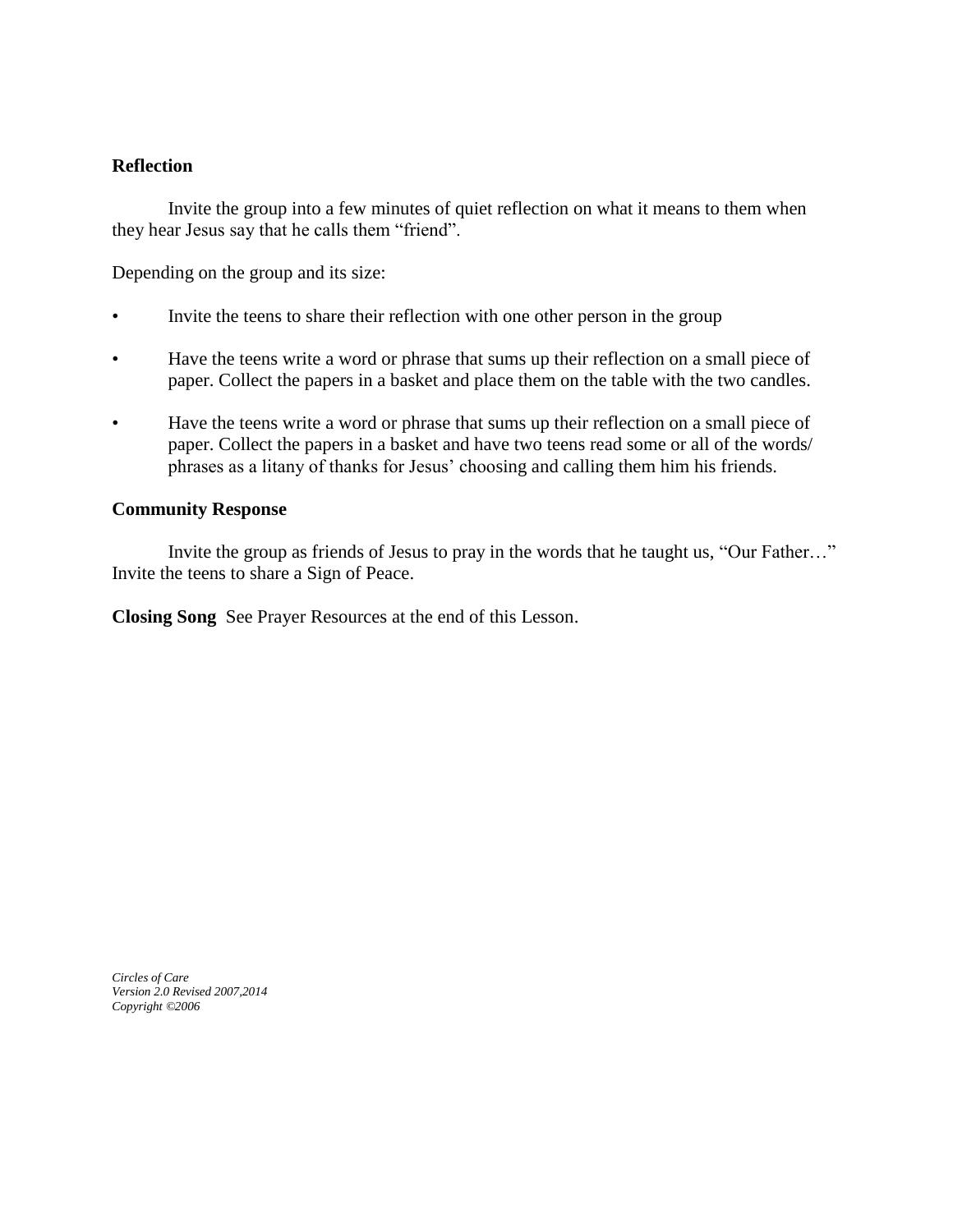#### **Opening Prayer**

- Reader 1: The Book of Proverbs in the Hebrew Scriptures has many references about the characteristics of friendships. Close your eyes and think about your own friendships as we read these thoughts from the Bible.
- Reader 2: "One who forgives an affront fosters friendship, / but one who dwells on disputes will alienate a friend" (Proverbs 17:9).
- Reader 1: "A friend loves at all times" (Proverbs 17:17).
- Reader 2: "Some friends play at friendship / but a true friend sticks closer than one's nearest kin" (Proverbs 18:24).
- Reader 1: "Everyone is a friend to a giver of gifts" (Proverbs 19:6).
- Reader 2: "Make no friends with those given to anger, / and do not associate with hotheads, / or you may learn their ways" (Proverbs 22:24–25).
- Reader 1: "Well meant are the wounds a friend inflicts" (Proverbs 27:6).
- Reader 2: Let us pray. O God, you have graced our lives with good friends. Be with us as we explore those relationships that are important to us. Help us to be open to new ways of relating. And may all our close relationships be but a glimpse of the love and care you have for us. We ask this in the name of Jesus. Amen.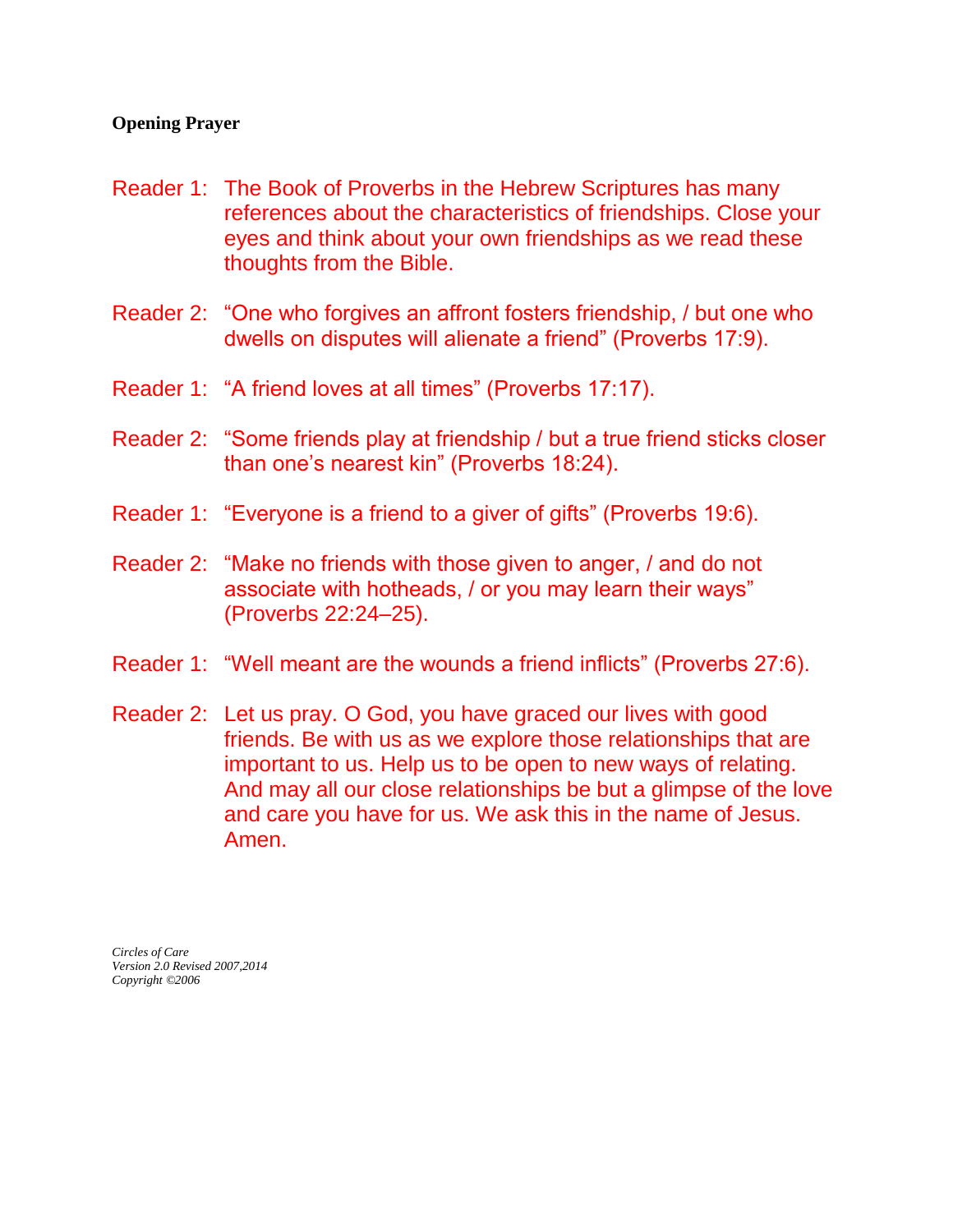**Closing Prayer**

## *Prayer for Lighting Two Candles*

*Our God is a faithful God, loving us no matter what and always with us.*

*As the source of all life God guides us and walks with us.*

*Aware of God's loving, faithful presence, we light a candle to the past.*

*(Pause for the lighting of the candle.)*

*We pray in gratitude for all our family members and friends who have gone before us, held fast to their faith, and walked with us in relationship. May their example guide us, especially in times of trouble and hardship.*

*And we light a second candle to the future. (Pause for the lighting of the candle.)*

*We pray in hope that the love and care we have known from others will be strengthened within us and help us to be and live as true friends of Jesus.*

*May the active, loving presence of God be clearly visible in all that we do and be a strong foundation for God's Kingdom.*

*And between the past and the future is the now,*

*the present moment where God lives within and among us in relationship.*

*Let us open our minds, our ears and our hearts to the timeless, active, living Word of God.*

## *Reading John 15: 10-17*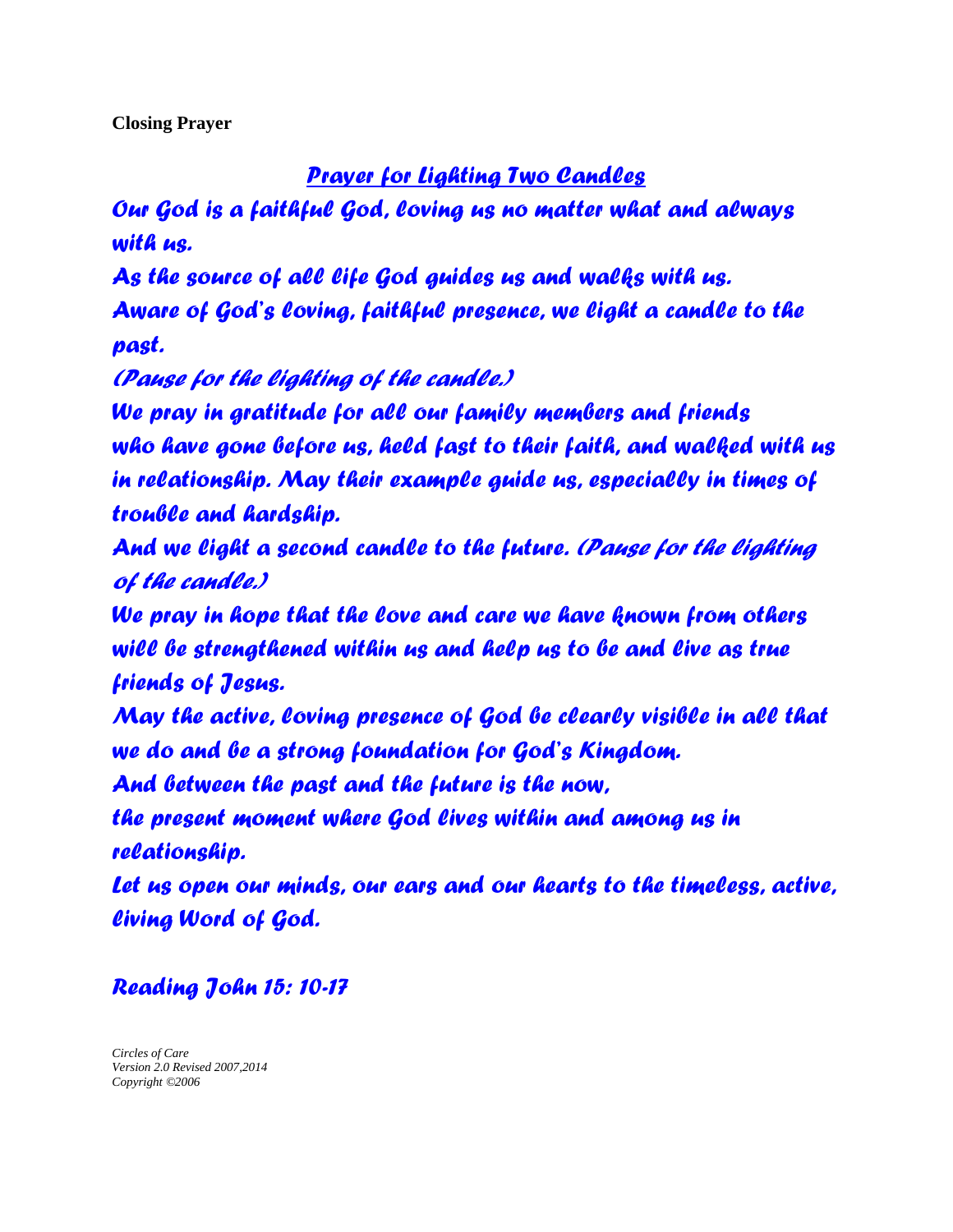# Animal Friends

Photocopy this resource and cut it apart along the lines.

| These animals always have their defenses up,<br>and those defenses are so nasty they always<br>keep others away.<br>· Skunk ·                                                                                                                                                                                                                                                     | These animals are foul and dirty. They pick out<br>one member of the group to pick on and are<br>unrelenting in tormenting that member. Even<br>though they live together in a group, they have<br>little to do with others. They are born with a shell<br>around them, and breaking through the shell is<br>the way they gain independence.<br>• Chicken •                                                          |
|-----------------------------------------------------------------------------------------------------------------------------------------------------------------------------------------------------------------------------------------------------------------------------------------------------------------------------------------------------------------------------------|----------------------------------------------------------------------------------------------------------------------------------------------------------------------------------------------------------------------------------------------------------------------------------------------------------------------------------------------------------------------------------------------------------------------|
| These animals have tough protective shells.<br>They pull their head deep into their shell<br>whenever they are approached by others. They<br>move slowly and look at everything carefully.<br>• Turtle •                                                                                                                                                                          | These animals do not like cities and usually live<br>in wilderness areas, but are rarely found alone.<br>They are protective of their own territory, but<br>always work together with others. Everyone in<br>their group watches out for everyone else. They<br>are smart, have a keen sense of smell, and often<br>can be heard howling at night.<br>$\cdot$ Wolf $\cdot$                                           |
| These animals are considered the fiercest<br>animals in the jungle. They live in tightknit<br>community groups where all members work<br>together for survival. They are extremely<br>protective of the other members of the group and<br>are strong and powerful. Their leader is called<br>the king and is highly respected by others in the<br>jungle.<br>$\cdot$ Lion $\cdot$ | These animals are among the busiest of all<br>creatures.<br>They are clever and can make an opening in<br>anything that is made from wood. They are<br>extremely adaptable and are just as comfortable<br>in water as they are on land, although they are<br>better swimmers than runners. They build<br>intricate<br>homes that often interrupt and redirect the<br>normal<br>flow of things.<br>• Beaver •         |
| These animals are quick, clever, and<br>resourceful. When they are little, they are<br>considered soft and cuddly. They should actually<br>be approached with caution because they are<br>explosive fighters who could tear things apart if<br>agitated. Sometimes they withdraw to be alone<br>and are known to hibernate when things get<br>cold.<br>• Bear •                   | These critters are not exactly warm and cuddly.<br>When they are moving they are difficult to detect.<br>They are swift and move low in the grass and<br>often blend into the background. They are<br>normally feared and take special handling. They<br>are often used as a symbol for evil, but are<br>useful in keeping a balance in nature. Some of<br>them are known for their unique noisemakers.<br>• Snake • |
| These animals live in the water, are highly<br>intelligent, and are excellent communicators.<br>They live in community, and everyone shares the<br>responsibility of raising the young. Their children<br>are very precious to them. They are also playful<br>and even make friends with other species.<br>• Dolphins •                                                           | Circles of Care Version 2.0 Revised 2007,2014 Copyright ©2006                                                                                                                                                                                                                                                                                                                                                        |